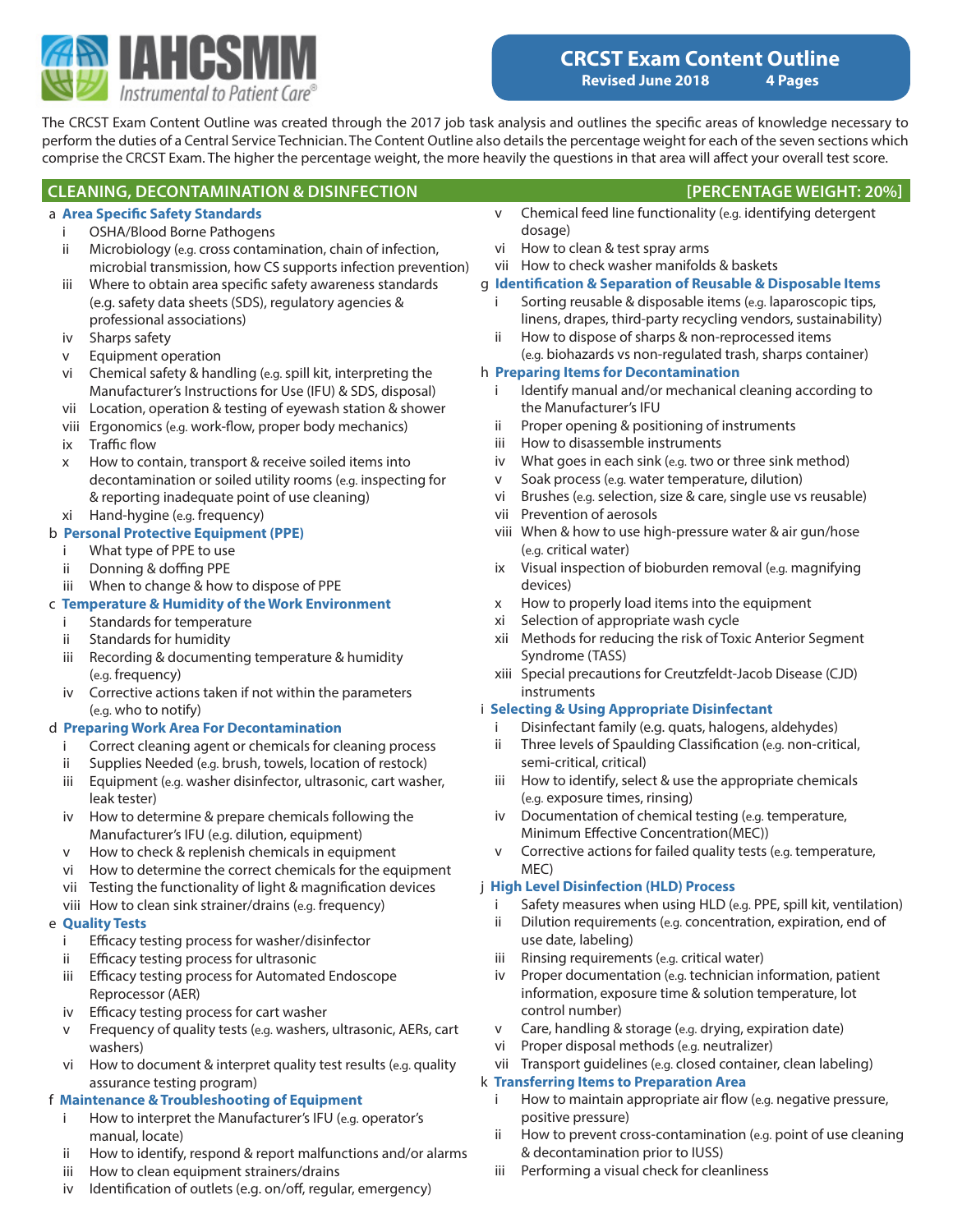### **PREPARATION & PACKAGING [PERCENTAGE WEIGHT: 20%]**

#### a **Area Specific Safety Standards**

- i Area specific safety awareness (e.g. hot carts, wet floors, hot trays)
- ii Sharps safety (e.g. skin hooks, K-wire, towel clips)
- iii Equipment operation (e.g. heat sealers, insulation testers, scope inspectors)
- iv Where to find Safety Data Sheets (SDS)
- v Chemical safety & handling (e.g. interpreting the Manufacturere's Instructions for Use (IFU) & SDS, disposal)
- vi Ergonomics (e.g. work-flow, proper body mechanics)
- vii Traffic flow
- viii Hand-hygine

#### b **Temperature & Humidity of the Work Environment**

- i Standards for temperature
- ii Standards for humidity
- iii Recording & documenting temperature & humidity (e.g. frequency)
- iv Corrective actions taken if not within parameters (e.g. who to notify)

#### c **Preparing Work Area for Packaging**

- i Dress code
- ii Supplies needed (e.g. indicators, tip protectors, tray liners, tape)
- iii Work area requirements (e.g. cleaning requirements, lighting, magnification)

#### d **Receiving Items for Preparation**

- How to unload equipment (e.g. instrument, cart washers)
- ii How to accept manually cleaned items (e.g. pass-through window)
- iii How to identify & sort items (e.g. service, facility, loaner)

## e **Inspecting Items for Cleanliness & Functionality**

- i How to check for cleanliness & functionality
- ii Proper testing tools & process for checking functionality of items (e.g. sharpness testing)
- iii Process of handling broken and/or damaged instrumentation (e.g. dull, misaligned, documentation)
- iv Lubrication of items (e.g. according to the Manufacturer's IFU, when & how to lubricate)
- v How to assemble, test & disassemble items according to the Manufacturer's IFU

# f **identifying Correct Contents for Assembly**

- i Utilizing count sheets, peel pack lists, tray lists
- ii How to identify items (e.g. catalogs, product number, computers, tape, etching, cross-referenceing)
- iii How to size & measure items

#### g **Assembling Contents for Packaging**

- i lnstrument protection devices (e.g. tip protectors, foam, mats, tray liners)
- ii Proper instrument placement (e.g. facilitate sterilization, protect instruments)
- iii Instrument organizers (e.g. stringers, racks)
- iv Class/type & appropriate use of chemical indicators/integrators (e.g. proper placement, intended cycle)
- v Weight limits & weight distribution

#### h **Packaging Method**

- i Types of packaging method (e.g. flat wrap, peel pack, container, size, packaging weight
- ii Sterilization method/cycle to be used
- iii External indicators (e.g. locks, tape)
- iv Inspecting packaging (e.g. wrap, rigid containers)
- v Closure methods (e.g. tape, locks, heat seal, self-seal
- vi Proper packaging methods (e.g. peel packs, rigid containers, wrap (simultaneous vs sequential))
- vii Proper wrapping techniques (e.g. square fold, envelope)

### i **Labeling Method**

- i Approved writing instrument
- ii Placement of labeling & writing (e.g. write on plastic side of peel pouch, write on tape not wrapper)
- iii proper label information (e.g. missing items, tray information, technician identification, storage destination)
- iv Special information identifiers (e.g. implant, loaners, sterilization methods/cycle)
- v Date of sterilization/date of expiration (e.g. event-related vs time)

#### j **Transferring Items to Appropriate Area**

- i Proper item handling (e.g. stacking, rough handling (sliding), package integrity)
- ii How to prioritize for rapid turn-around
- iii Ergonomics (e.g. workflow, body mechanics)
- iv How to track items (e.g. manual, computer)

# **DOCUMENTATION & RECORD MAINTENANCE [PERCENTAGE WEIGHT: 10%]**

#### a **Record Maintenance**

- i Record Keeping (e.g. policy & procedure, what needs to be kept, type of records, record location, quality test results) Purpose of record keeping (e.g. standards, legal documents)
- b **Environmental Condition Monitoring & Corrective Action**

# i Appropriate air exchanges & pressures for all work areas

ii Corrective action plan for environmental conditions out of compliance (e.g. temperature, humidity, air flow, regulatory bodies)

#### c **Employee Education, Safety & Risk Management**

- i Accident/incident reporting policy (e.g. patient tracing procedure, in event of needle stick, cut)
- ii Orientation (e.g. health care facility, state & federal regulations, disaster plan, risk management & safety management policies)
- iii Personnel monitoring (e.g. exposure control plan, badges)
- Education & training record requirements (e.g. certification, competencies, continuing education, new equipment & processes)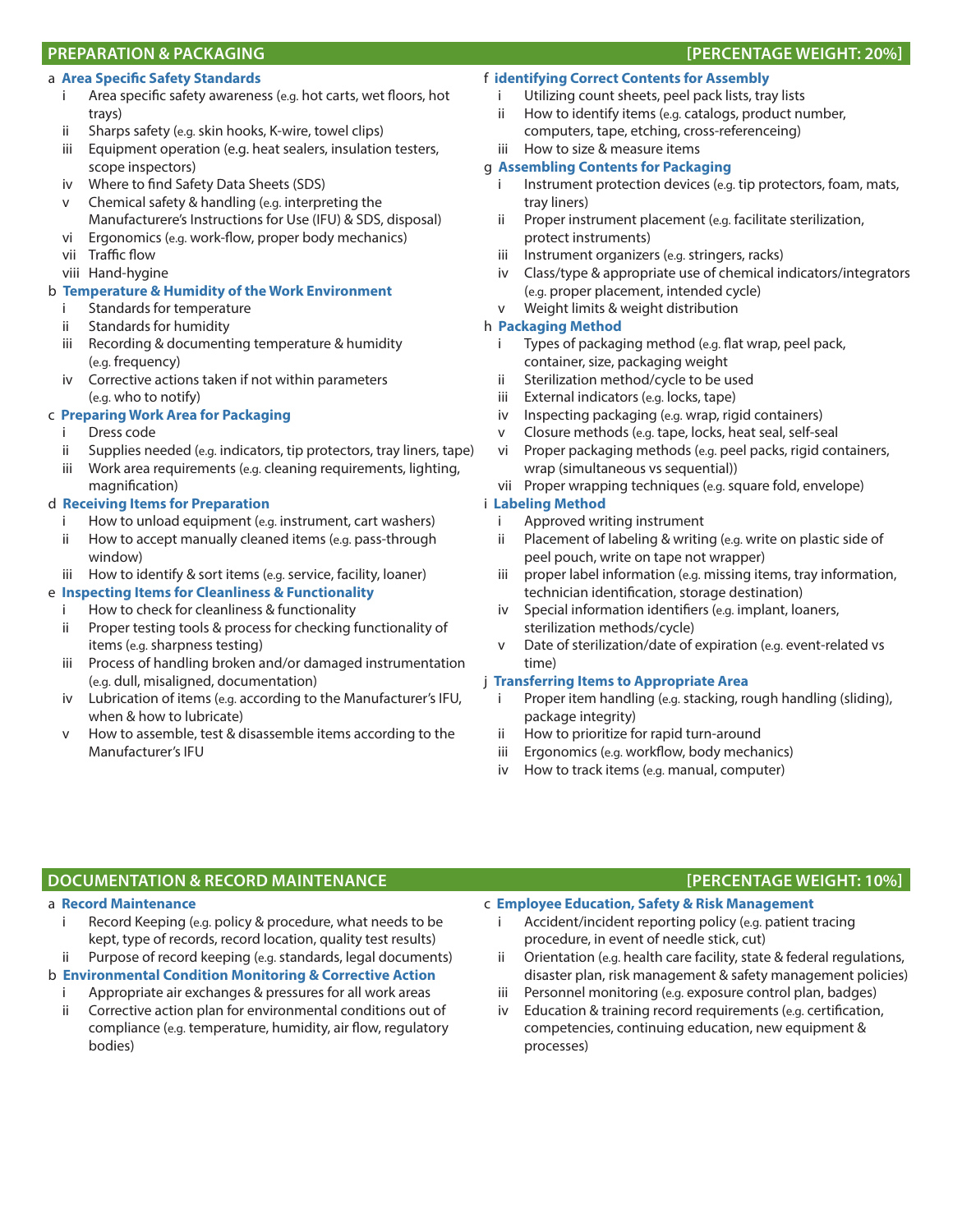#### a **Area Specific Safety Standards**

- Area specific safety awareness (e.g. hot carts, wet floors, hot trays, Personal Protective Equipment (PPE), traffic flow, hand-hygiene)
- ii Equipment operation (e.g. high & low temp sterilizers, incubators)
- iii Sterilization chemical safety & handling (e.g. interpreting the Manufacturer's Instructions for Use (IFU) & Safety Data Sheets (SDS), disposal)
- iv Ergonomics (e.g. work-flow, proper body mechanics)

#### b **Temperature & Humidity of the Work Environment**

- i Standards for temperature
- ii Standards for humidity
- iii Recording & documenting temperature & humidity (e.g. frequency)
- iv Corrective actions taken if not within the parameters (e.g. who to notify)

#### c **Preparing the Work Area for Sterilization**

- i Supplies needed (e.g. printer supplies, test packs, label/load gun supplies)
- ii Cleaning equipment (e.g. according to the Manufacturer's IFU, drains, chamber)
- iii Checking equipment functionality (e.g. error codes, printer, incubators)

#### d **Sterilizer Tests**

- i Leak tests
- ii Bowie Dick/air removal tests
- iii Biological tests (e.g. high & low temperature, cycle changes)
- iv When to perform tests (e.g. repair, construction, malfunction, routine)

#### e **Sterilization Methods & Cycles**

- i High temperature (e.g. steam, dry heat)
- ii Low temperature (e.g. gas plasma, vaporized, ethylene oxide, liquid chemical)
- iii Anatomy & phases of the high & low temperature sterilizers
- iv Different types of cycles (e.g. gravity, dynamic, standard, advanced, IUSS)

#### f **Pre- & Post-Sterilization Package Integrity**

- What compromises integrity (e.g. moisture, holes, filters, broken locks & seals)
- ii Filter placement, locks, seals & external indicators

#### g **Load Sterilizer**

- i Load configuration (e.g. metal, wrapped, rigid container, peel pouch)
- ii Sterilization method verification (e.g. high vs low temperature)
- iii Biological tests/process challenge devices (e.g. selection, placement)
- iv How to identify appropriate use of external indicators (e.g. sterilization method, placement)

#### h **Operating & Monitoring Sterilization Equipment**

- i Sterilizer component checks (e.g. according to Manufacturer's IFU, door gaskets, drains, carts, incubator temperature verification)
- ii How to select & change cycle for high & low temperature sterilizers (e.g. exposure, dry, temperature)
- iii How to replace & dispose of empty cartridges/tanks/cassettes

#### i **Cycle Parameter Verification**

- How to interpret the printout (e.g. temperature, time & pressure exposure, cycle type)
- ii Verification procedures to ensure accountability (e.g. initialing the printout)

### j **Unloading Sterilizer**

- i What compromises sterility (e.g. cooling time, temperature, handling, equipment failure)
- ii Traffic flow (e.g. cart placement)

#### k **Test Results**

- i Proper handling & incubation of the biological tests/process challenge devices
- ii Quarantine (e.g. implants, early release)
- iii How to interpret & document test results

#### l **Potential Process Failures**

- i How to identify a process failure (e.g. wet packs, color change, failure to meet sterilization parameters)
- ii Procedure for follow-up after process failure (e.g. recall, documentation, contact)

#### m **Load Control (Lot) Number**

i Required information for a load control (lot) number

#### n **Documenting Sterilization Load Contents**

- i How & what to record (e.g. computer or manual load log sheet)
- ii Rationale for documentation (e.g. recall, traceability)

# **CUSTOMER RELATIONS [PERCENTAGE WEIGHT: 10%]**

#### a **Customer Relations**

- i Communication etiquette (e.g. phone, email, text, active listening)
- ii Decision-making skills (e.g. prioritizing, critical thinking)
- iii Communication types (e.g. formal, informal, service recovery skills)
- iv Medical terminology (e.g. anatomy & physiology, surgical terminology, instrumentation)

# b **Teamwork & Work Groups**

- i Types of work groups (e.g. quality, cross-functional)
- ii Decision making & accountability (e.g. identify roles & responsibilities)
- iii Task prioritization (e.g. reading the schedule, turnover, anticipating customer needs)